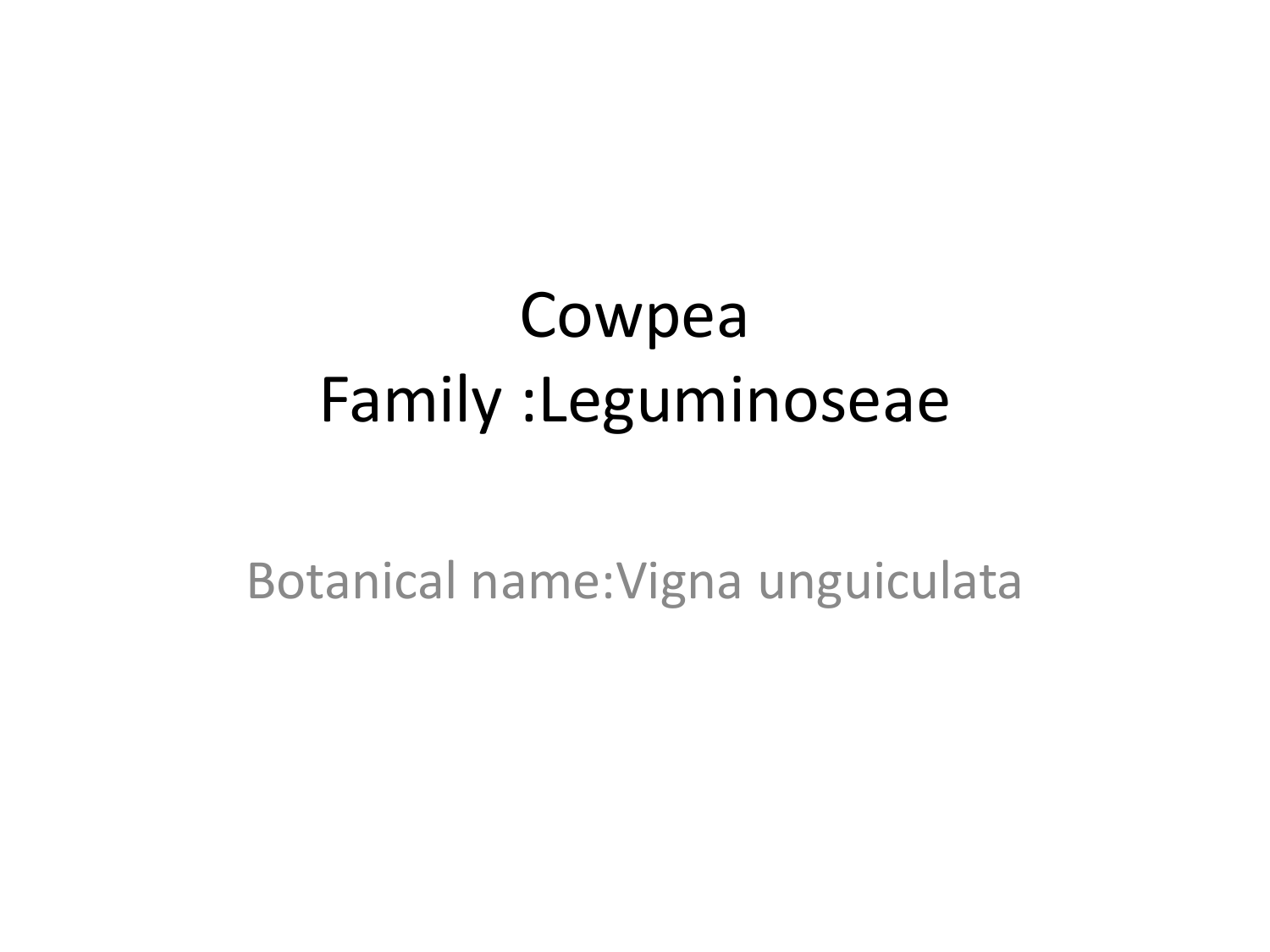# **Origin**

- The genus vigna has about 170 species with the target number endemic in Africa, several in India,Ausralia and the new world
- There are evidences that cowpea originates from west Africa probably Nigeria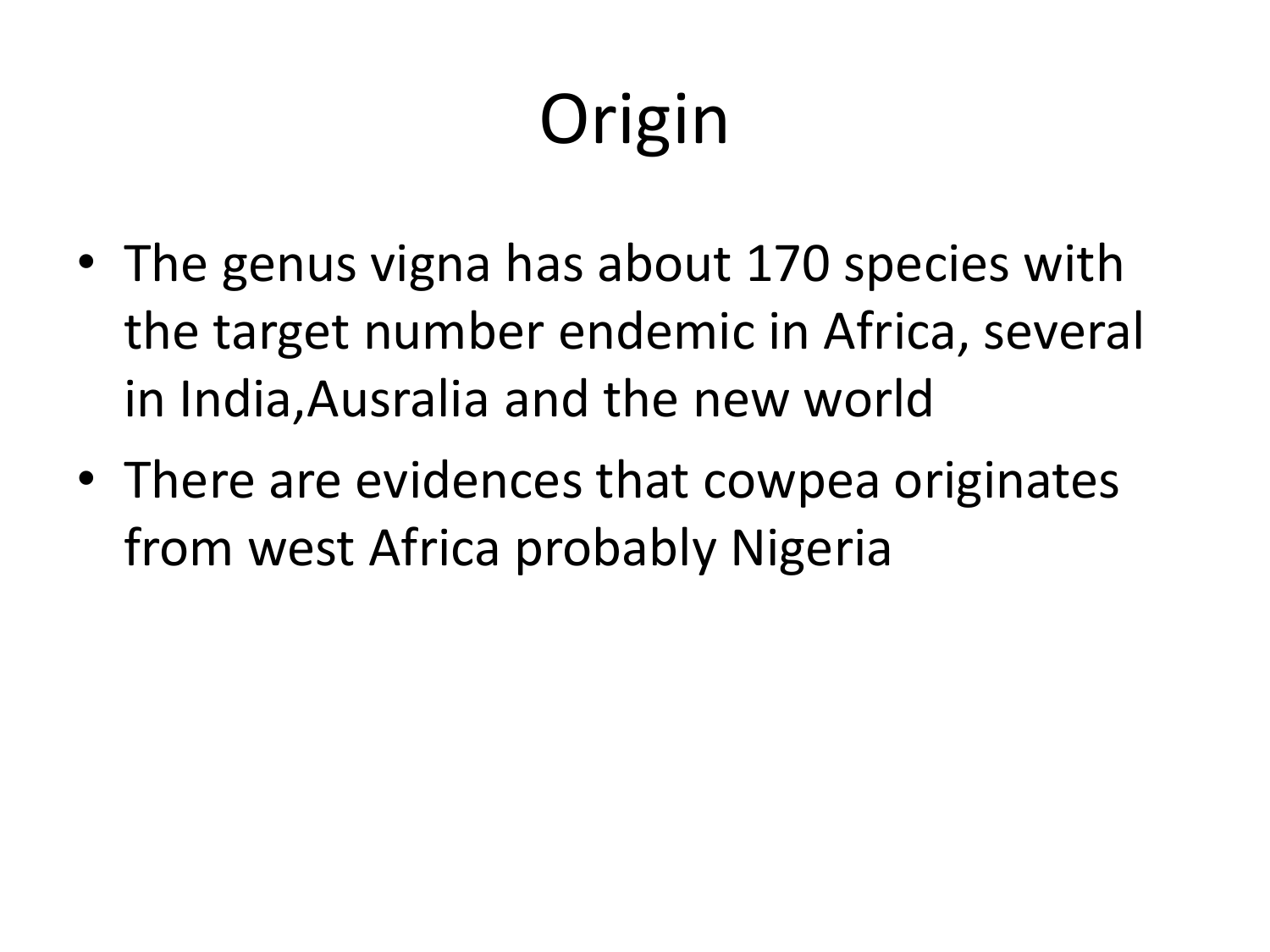#### Climatic and soil requirements

- Cowpea is a tropical crop. It requires high temperature, intensive sunshine with evenly distributed rainfall between 750mmand 1500mm during the growing phase
- Cowpea is adapted to a wide range of soil.
- It grows almost equally on sandy as well as clay soils and can stand poor soil condition better than most crop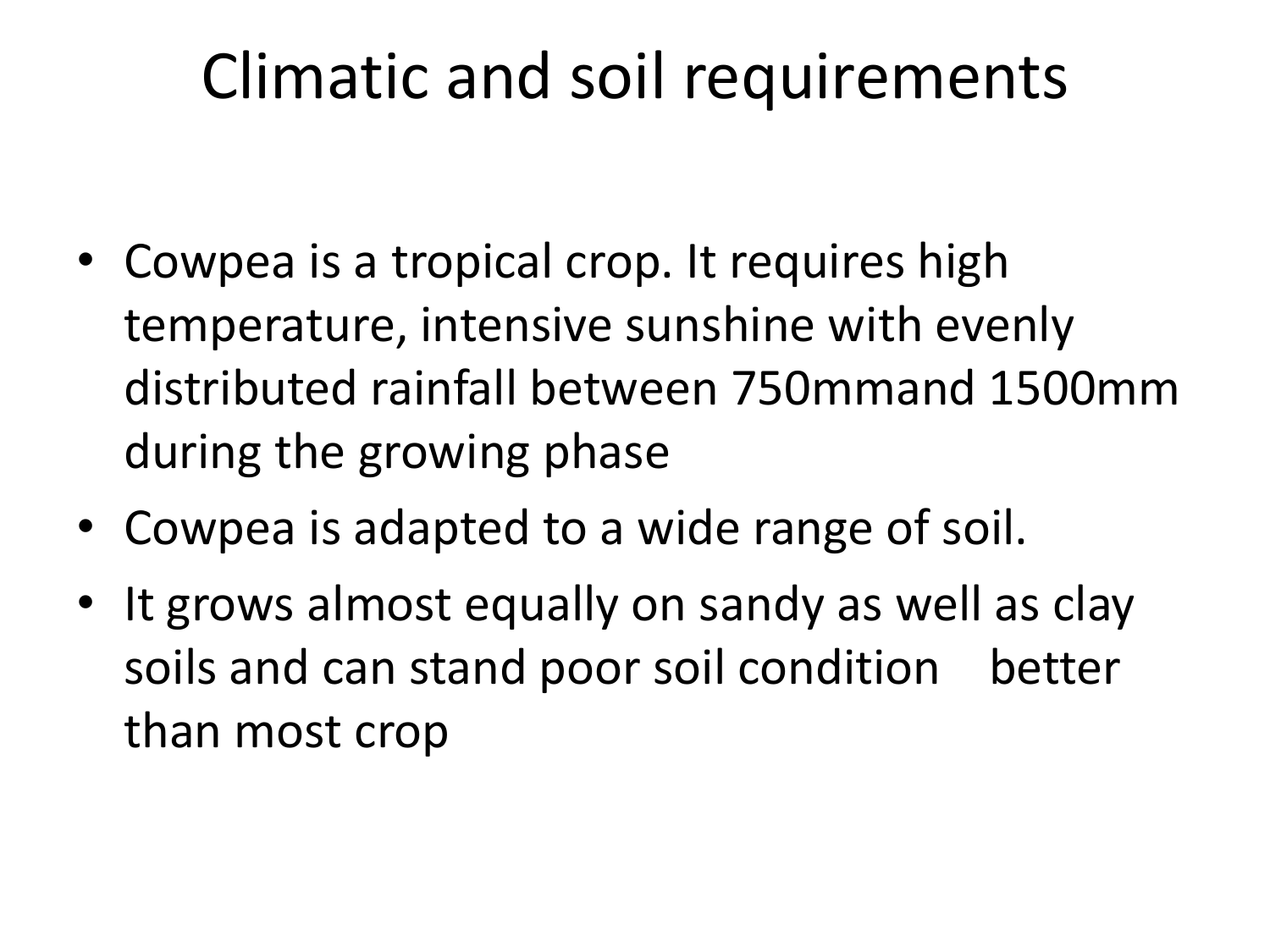## Cultural practices

- Land Preparations
- The soil must be ploughed and harrow to provide a suitable medium for seed growth and establishment
- Seed beds are also made depending on the cropping system
- Seeds should be planted as soon as beds are prepared.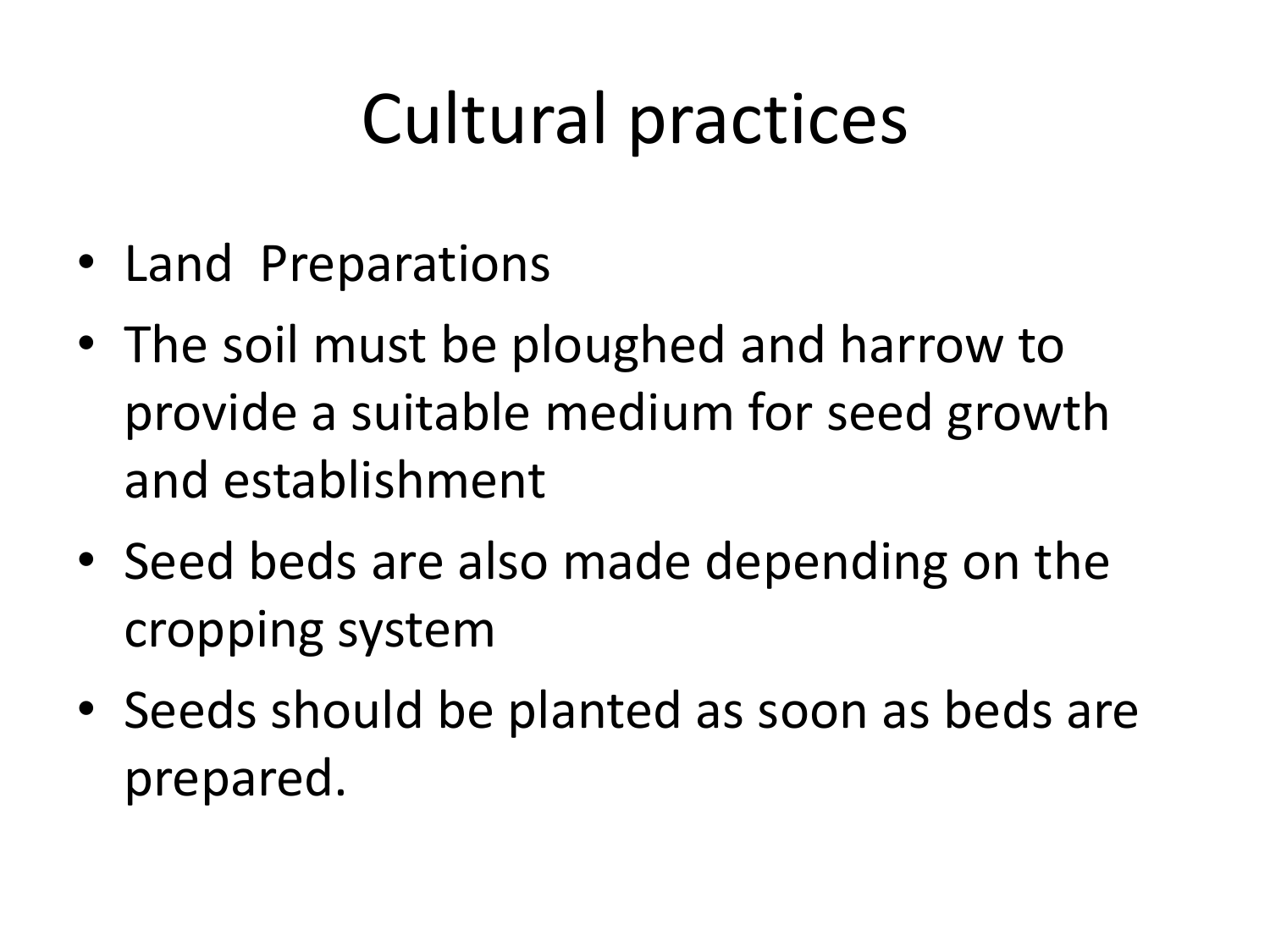## Planting materials

- Cowpea is propagated by seeds.
- Seeds are sown as from July to August in Nigeria
- Most of the local varieties are short day plants
- This periods ensures that the growth phase coincides with adequate soil moisture and maturation occurs as soon as the weather becomes drier.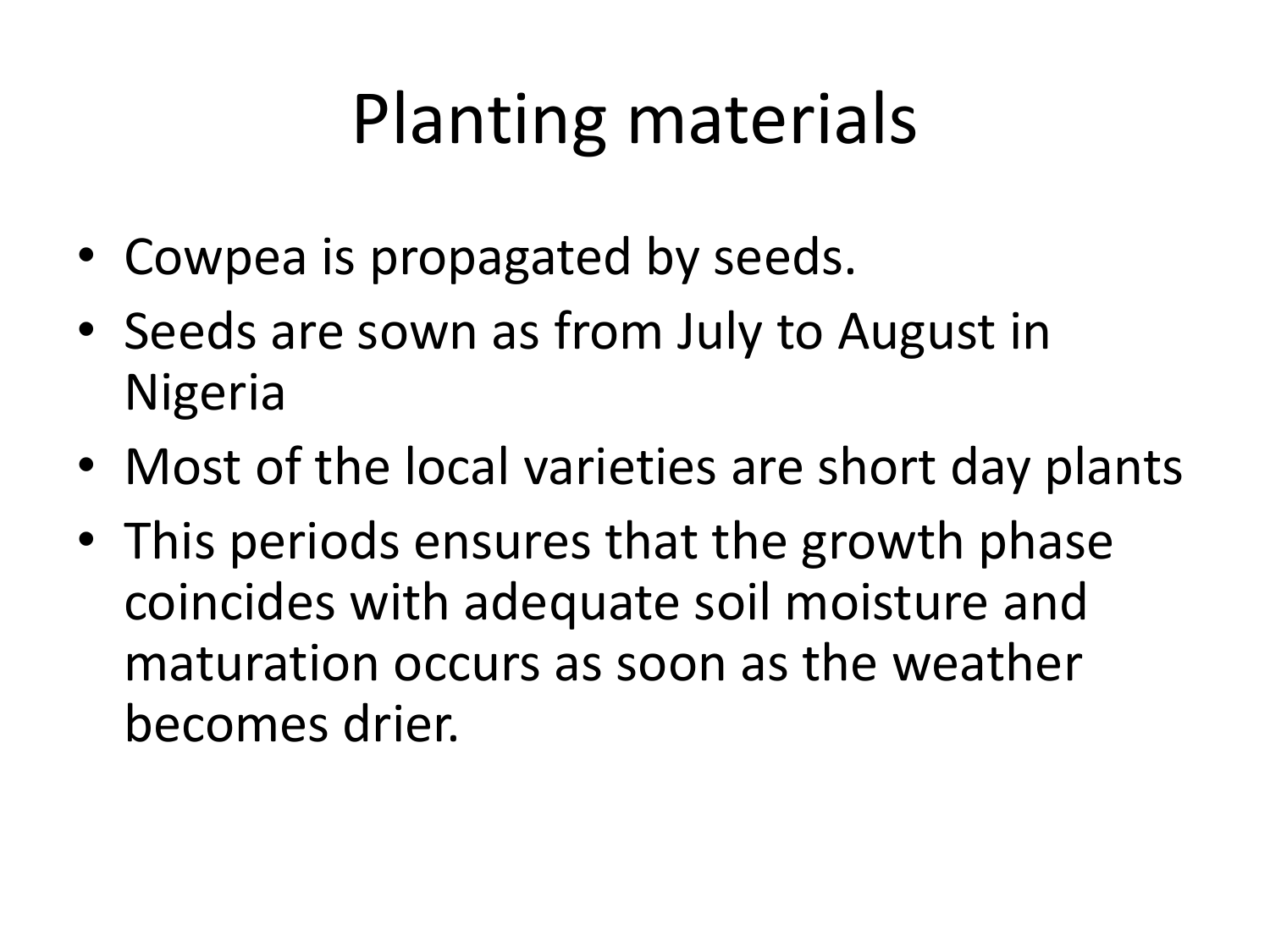## Planting contd

• The spacing varied with growth habit. Errect bush type may be spaced 30by30cm while the trailing type may be spaced 30cm within rows and 90cm between the rows

The sowing dept is from 3-5cm

The seed rate varies from 34-56kg\ha for sole cropping and lesser rate for mixed cropping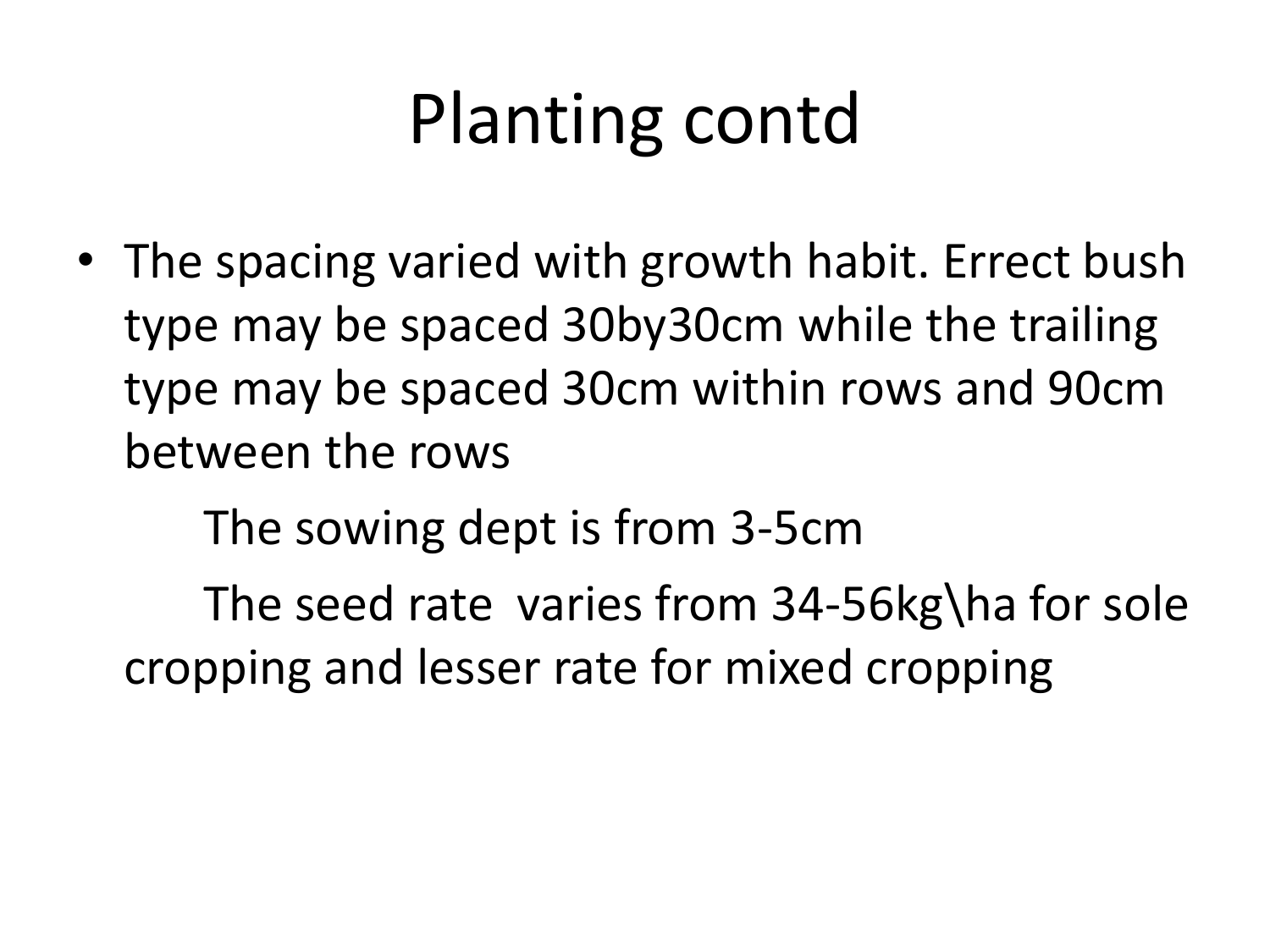# Weeding

- There is usually about one weeding with the trailing type.
- If a clean seed bed is prepared at the time of sowing the weeding will suffice to keep the land sufficiently weed free until the plant covers up.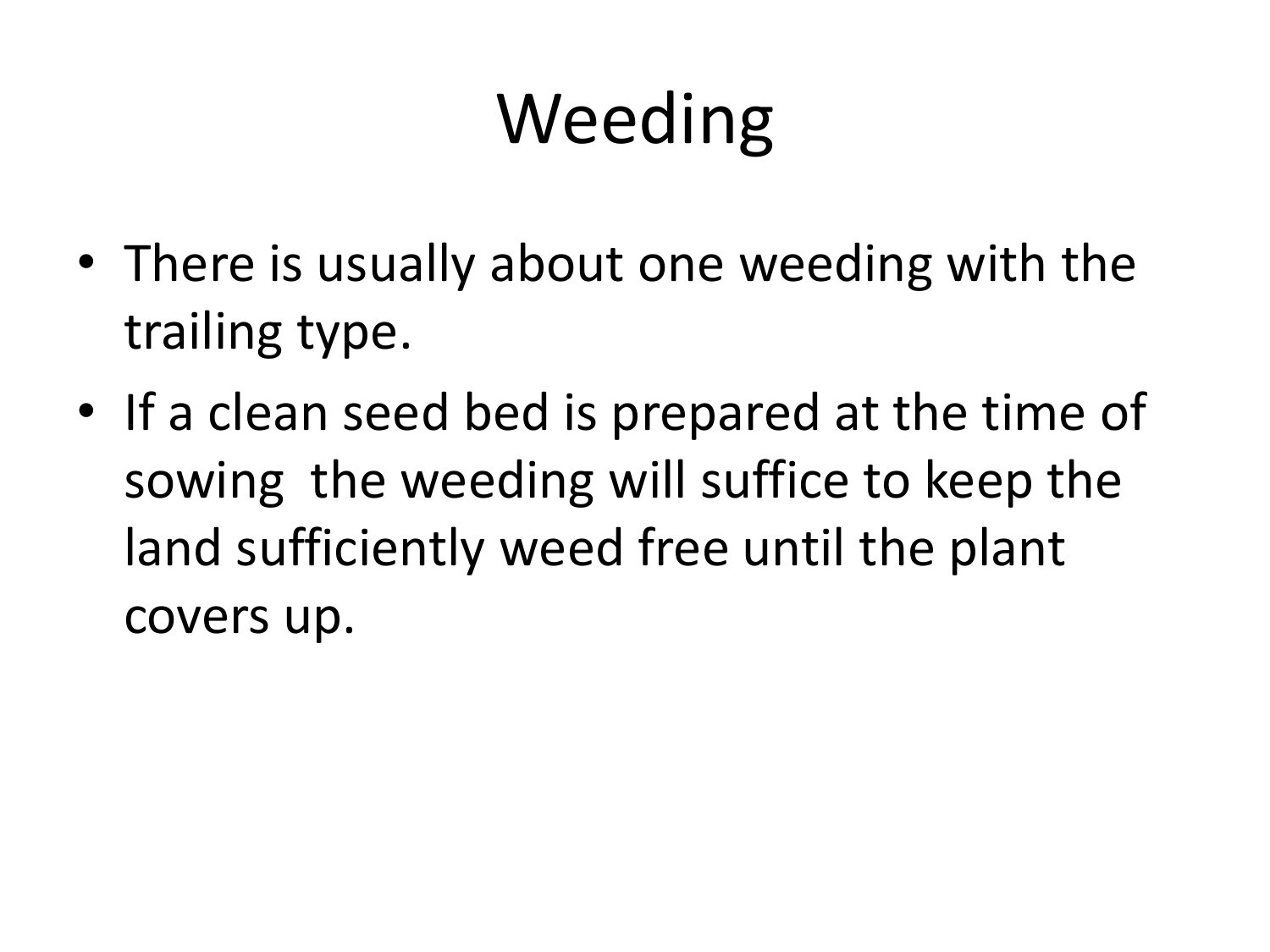## Fertilization

- Cowpea does not respond to fertilizer where the soil fertility is high.
- If adequate fertilizer has been applied to previous crop, there will be no need to apply fertilizer to cowpea.
- Where soil fertility is low, farm yard manure, single superphosphate or potash will give increased yield.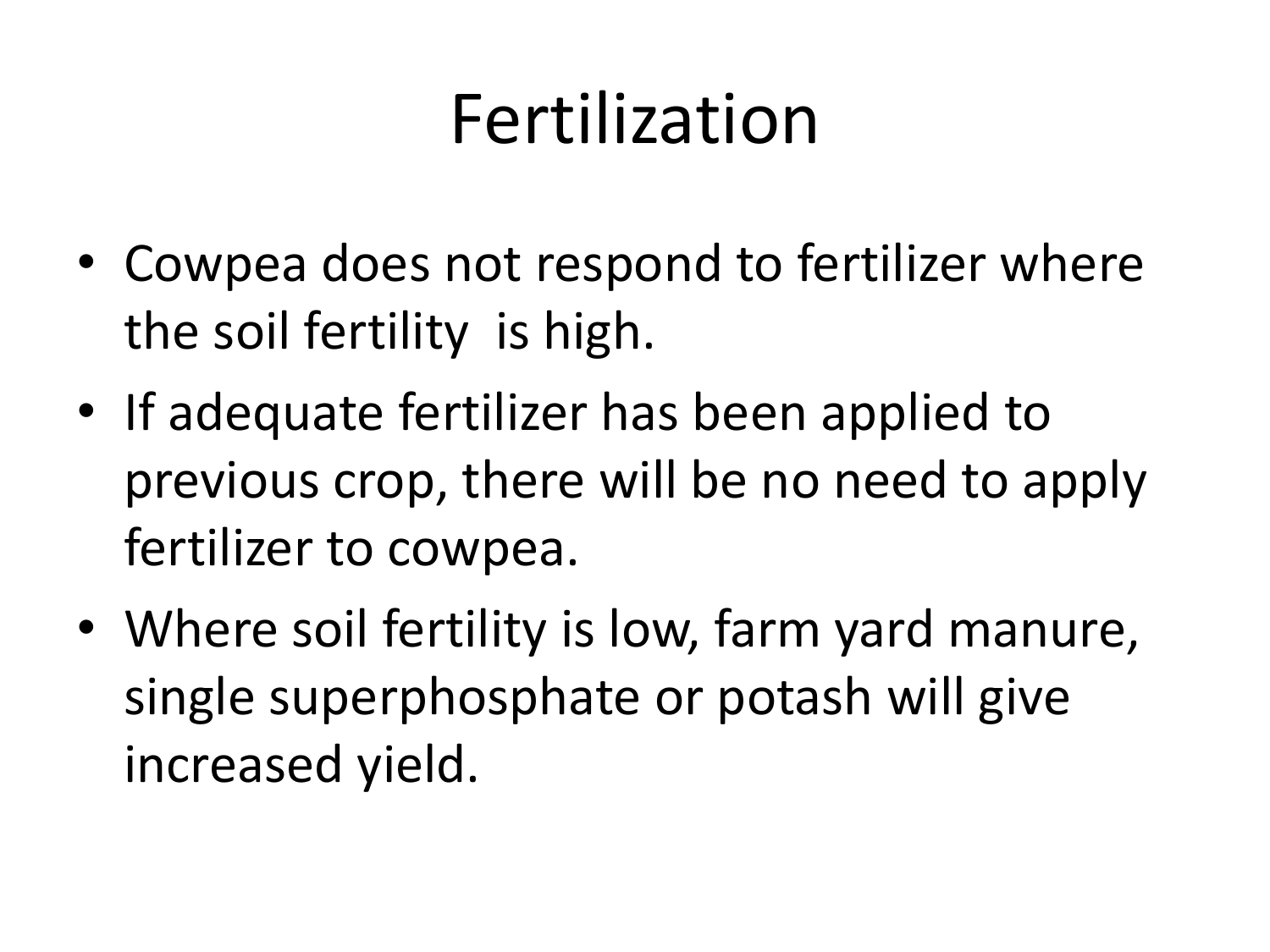#### Fertilization contd

- Generally, nitrogenous fertilizers are not necessary as they tend to inhibit nodulation.
- If soil is deficient of nitrogen, a small dose of nitrogen very early in the growth stage of the cowpea may be applied.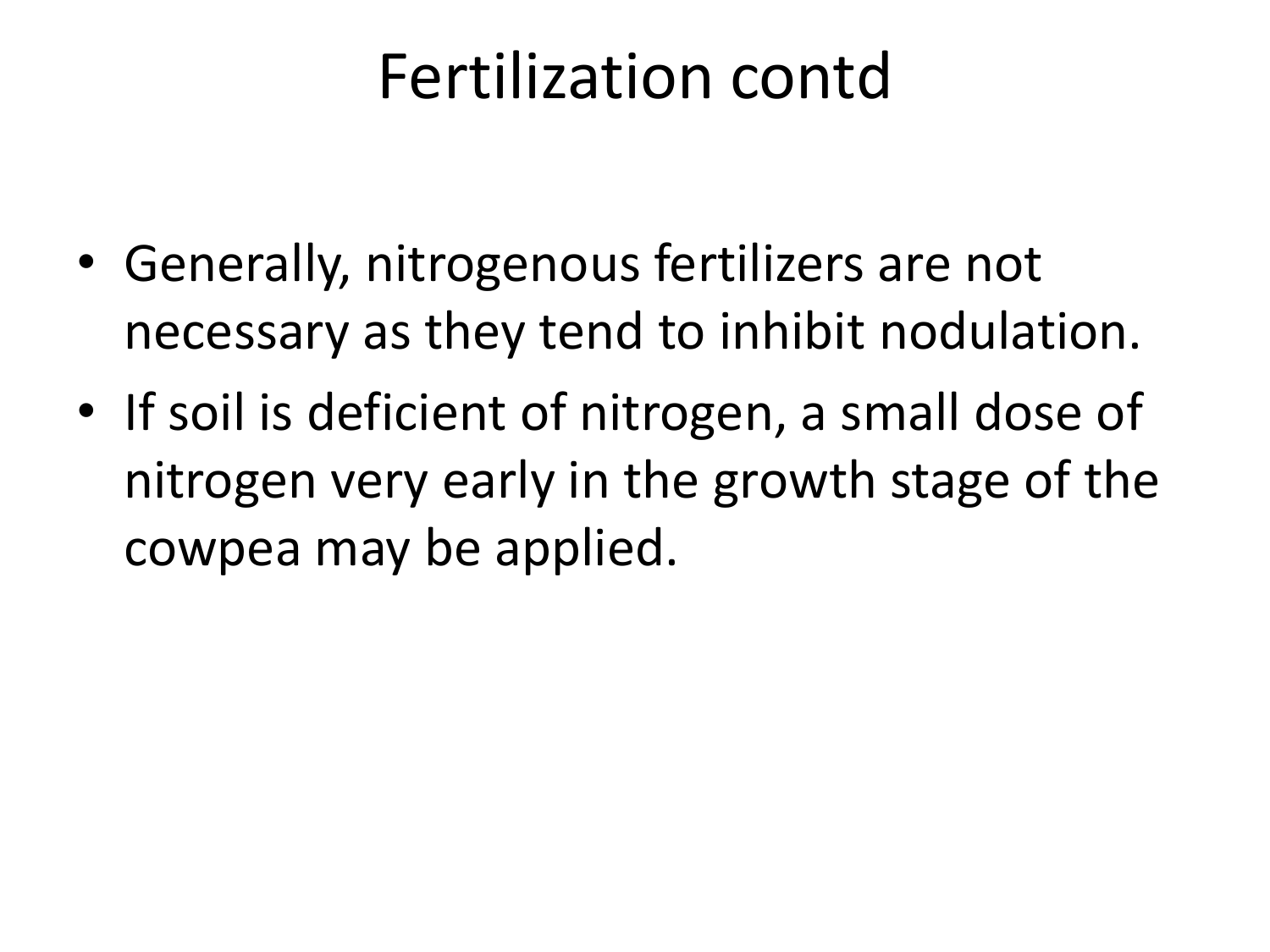## Maturity and harvest.

- Flowering does not occur at the same time in cowpea depending on the variety and time of planting.
- Flowers begin to open as from 40-70days after planting.
- Two to three weeks later, the first set of pods begin to mature.
- Since flowers don't emerge at the same time, pod development spread over a period and consequently, harvesting will also spread over a range of time. Only dry pods are picked at every harvest.
- The vegetable cowpea is harvested green for consumption.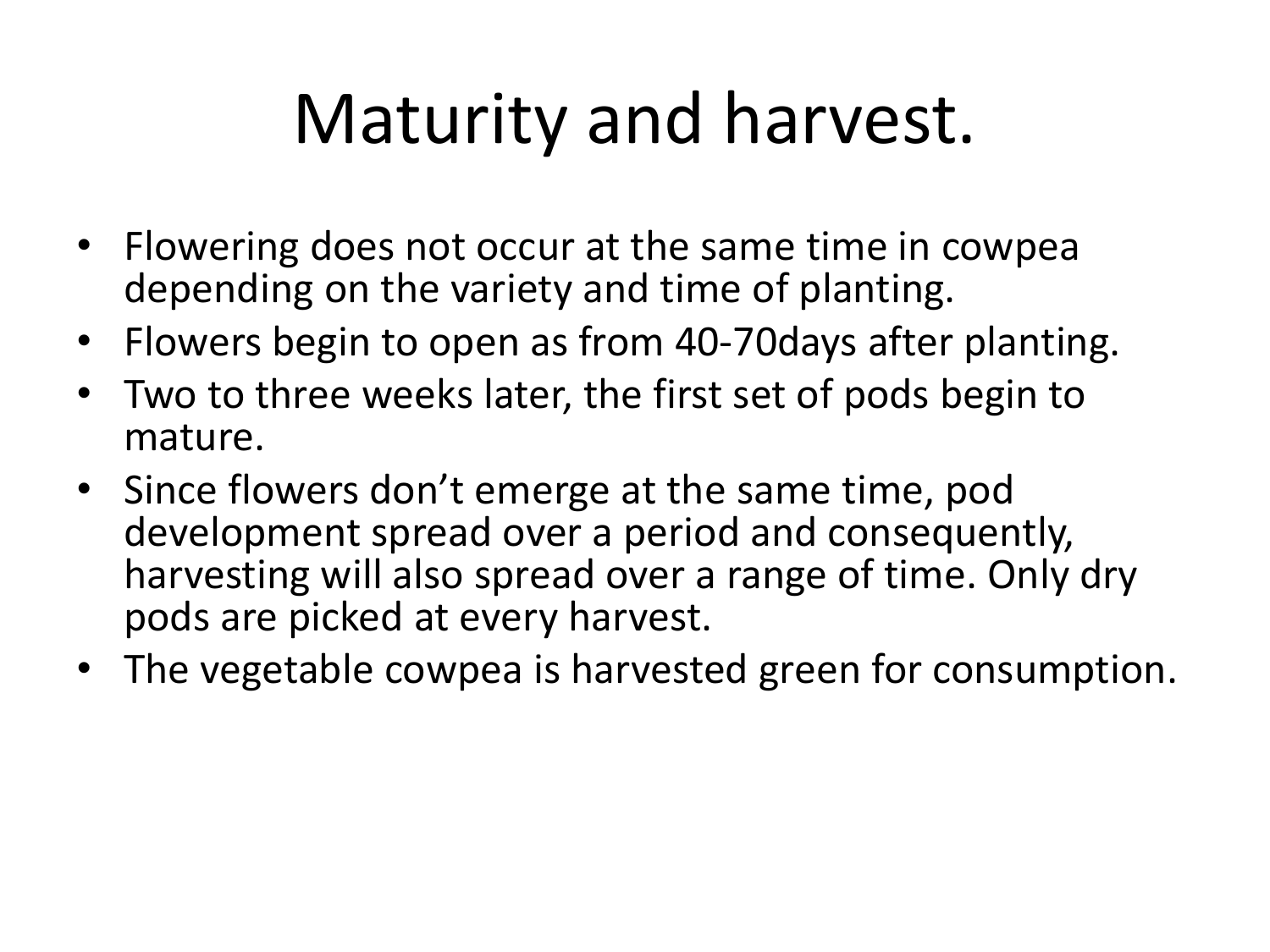# Yield

Grain yield ranges from 200-1000kg\ha under peasantry production.

Yield up to 2000kg/ha is possible under sound management.

Utilization

It is an important source of plant protein for both man and his livestock in tropical west Africa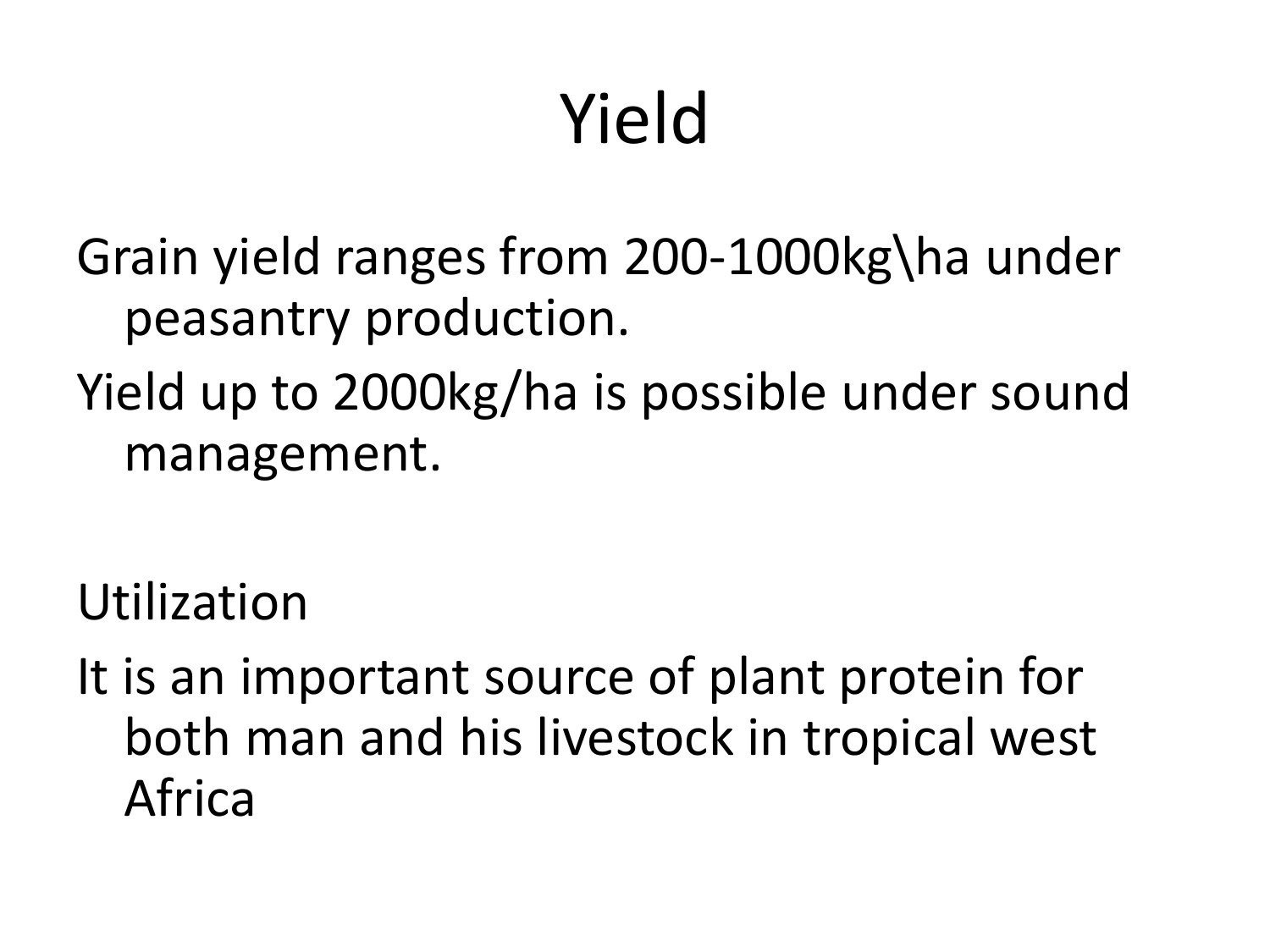### STORAGE

- Cowpea is stored in sack, earthen pots tins with screw cap, cribs etc
- PESTS
- Bugs The common bugs are Acanthomia horida, Nezera viridula, Clavigrella scutillaris
- Thrips The thrips that attack cowpea in Africa are Megalurothrips sjostedi, Sericothrips occipitalis.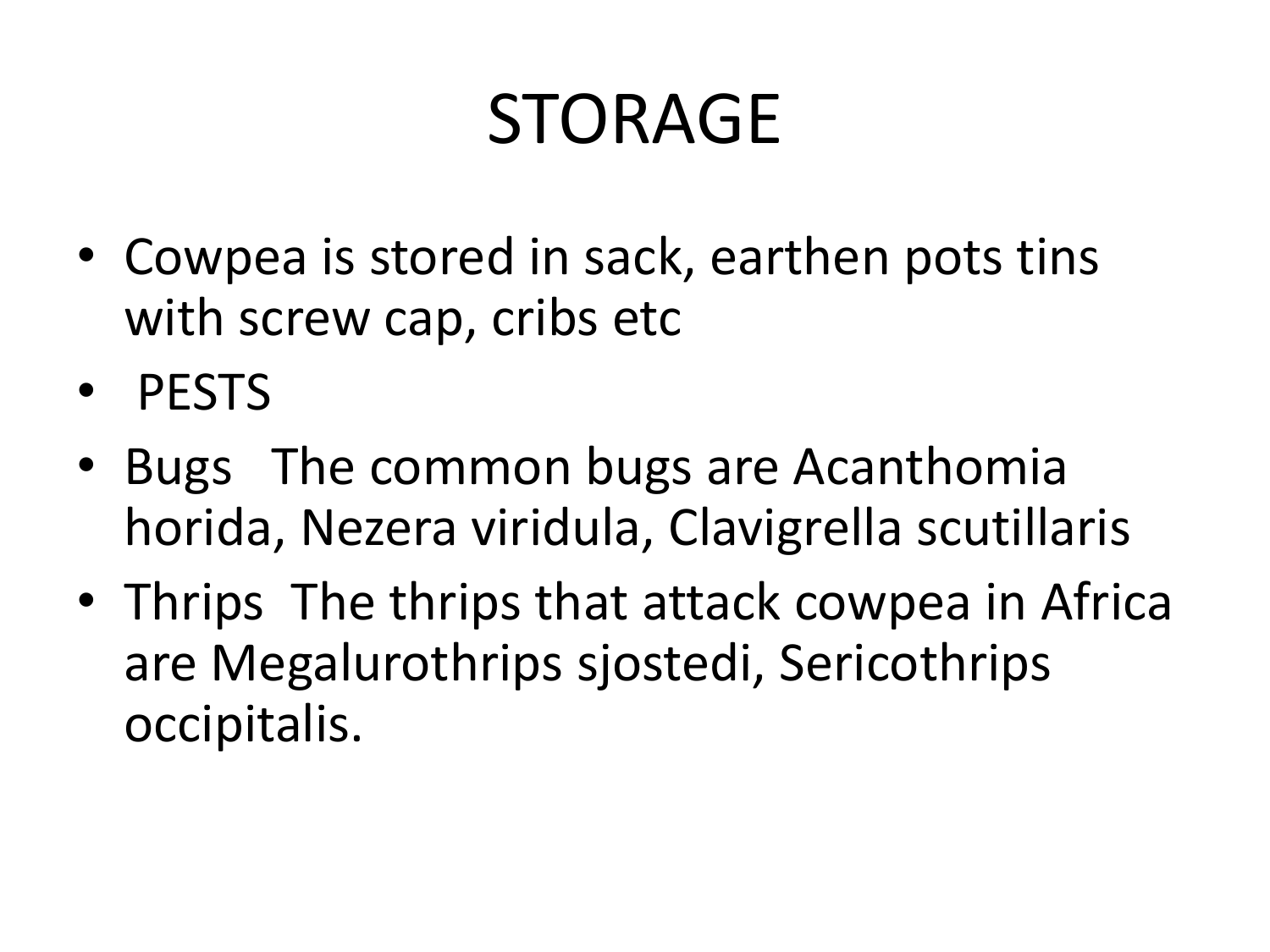### Pest contd

- The bean weevil (Callosobruchus maculatus) is a serious storage pest of cowpea.
- Infestation start from the field and build up over time in the storage structure.
- It causes serious losses if protective measures are neglected.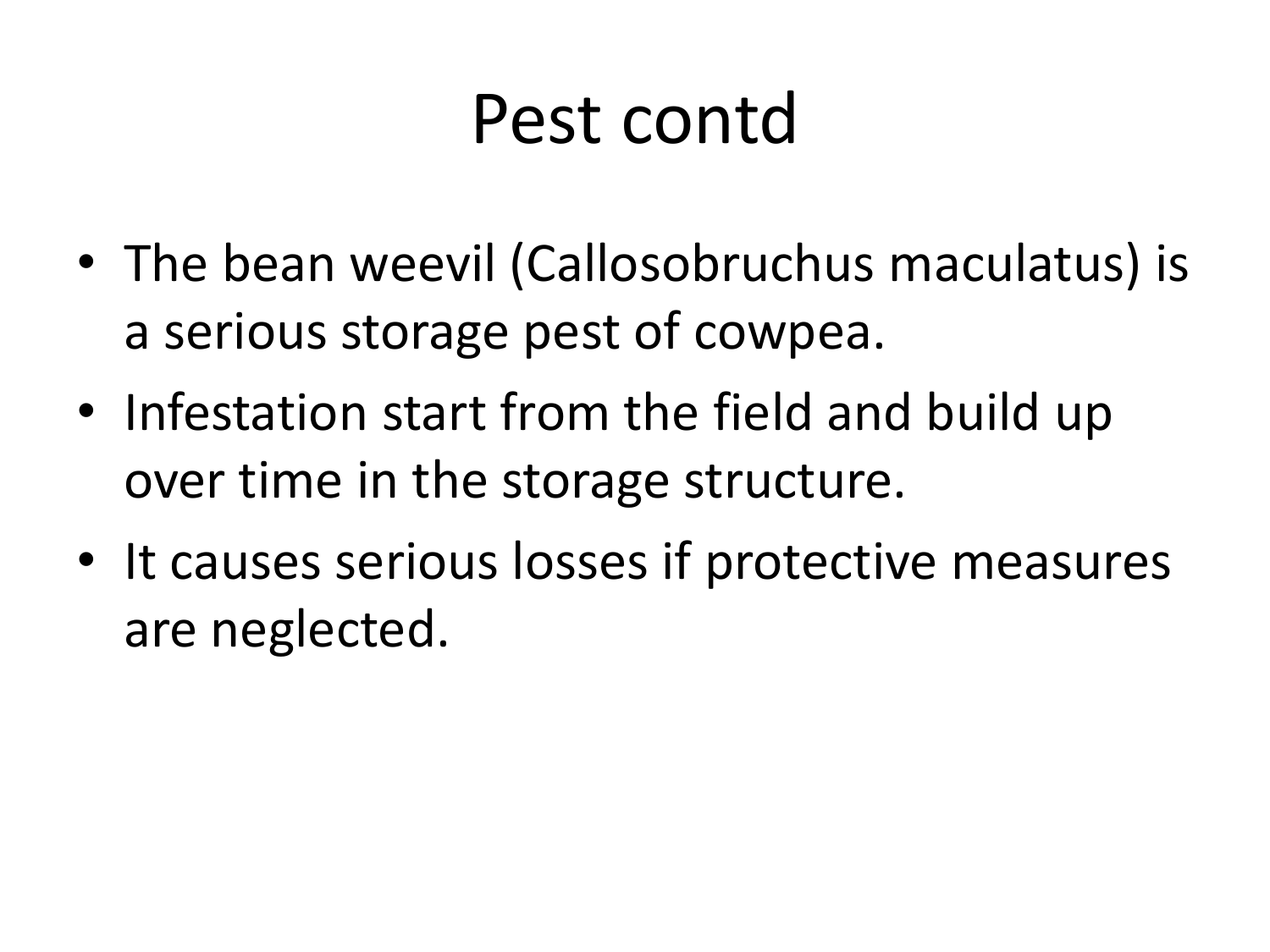### Diseases

- Fusarium wilt caused by Fusarium oxysporium. This disease caused the plant to wilt even under high moisture level.
- Powdery mildew caused by Erysiphe polygoni.
- Application of benomyl solution as soil drench around the plant will provide a good check to spread of the disease.
- Cecospora leaf spot caused by cecospora canescence Is one of the most importants cowpea disease in Nigeria. Severe attack leads to total yellowing of leaves which eventually fall off.
- Bacteria blight caused by xanthomonas vignicola.